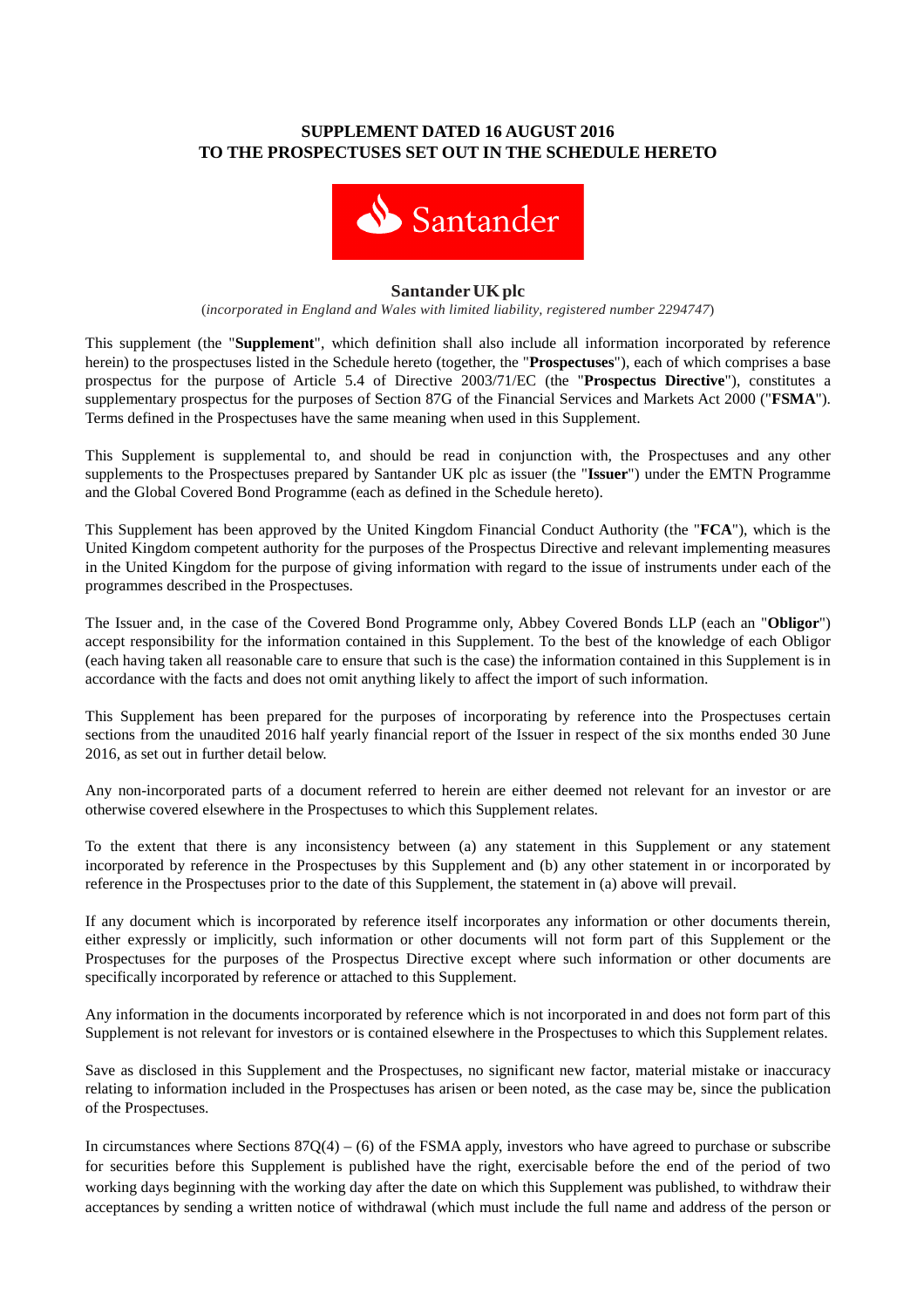entity wishing to exercise such statutory withdrawal right and identify the transferable securities to which that statutory withdrawal right relates) by electronic mail to treasurylegal@santander.co.uk.

## **DOCUMENTS INCORPORATED BY REFERENCE**

On 16 August 2016, the Issuer published its unaudited half yearly financial report for the six months ended 30 June 2016 (the "**Santander UK 2016 Half Yearly Financial Report**").

The Santander UK 2016 Half Yearly Financial Report is incorporated in, and forms part of, the Prospectuses.

A copy of the Santander UK 2016 Half Yearly Financial Report has been submitted to the National Storage Mechanism and is available for viewing at http://www.morningstar.co.uk/uk/NSM.

The relevant sections of the Santander UK 2016 Half Yearly Financial Report listed above are also available for viewing at: http://www.santander.co.uk/uk/about-santander-uk/investor-relations/santander-uk-plc/.

#### **GENERAL**

This Supplement will be published on the website of the London Stock Exchange at the following link: http://www.londonstockexchange.com/exchange/news/market-news/market-news-home.html.